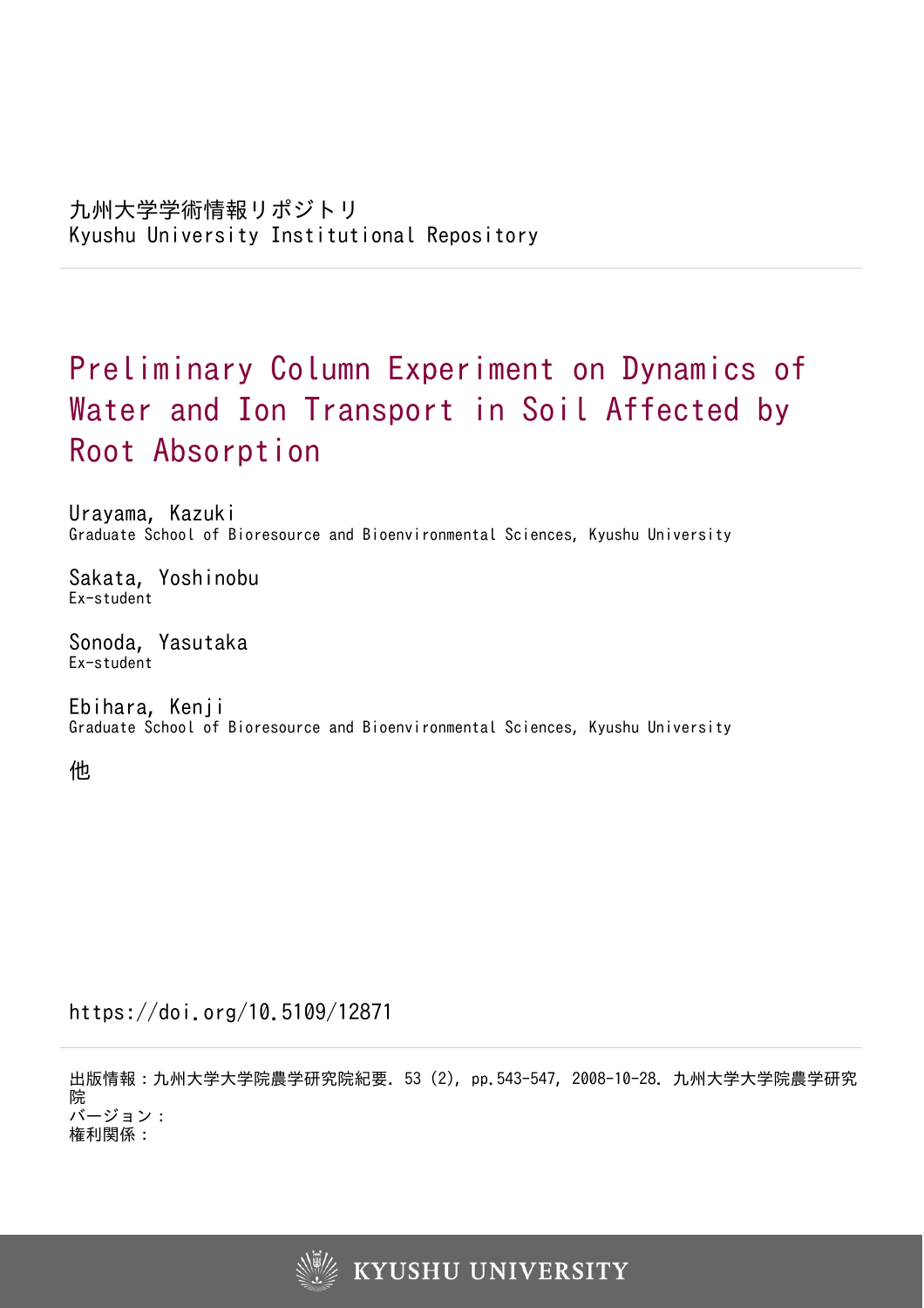# **Preliminary Column Experiment on Dynamics of Water and Ion Transport in Soil Affected by Root Absorption**

# Kazuki URAYAMA<sup>ı</sup>, Yoshinobu SAKATA<sup>2</sup>, Yasutaka SONODA<sup>2</sup>, Kenji EBIHARA<sup>1</sup>, Yuki SAGO<sup>1</sup>, Hisashi YOSHIKOSHI, Takuya ARAKI<sup>3</sup>, Daisuke YASUTAKE<sup>4</sup>, **Hiroyuki CHO5 , Tetsuo KOBAYASHI and Masaharu KITANO\***

Laboratory of Applied Meteorology, Division of Regional Environment Science, Department of Bioproduction Environmental Sciences, Faculty of Agriculture, Kyushu University, Fukuoka 812–8581, Japan (*Received June 27, 2008 and accepted July 16, 2008*)

Water deficit and salt accumulation in soil are serious problems in crop fields in semi–arid regions, and these problems are likely to depend on active transpiration and selective ion absorption by crop roots. In this study, a large sized soil column system was newly developed, and a preliminary experiment with the system was conducted to examine the system performance for analyses of dynamics of water and ion transport and salt accumulation in soil with special reference to effects of the active and selective absorption of roots of different crops (i.e., corn plants, sunflower plants and no plants). The column system was equipped with on–line systems for the control of groundwater level and the TDR measurement, which enabled time course evaluations of upward flux of the groundwater, volumetric water content of soils at the different depths and electrical conductivity of the extract from the saturated soil. Furthermore, distribution and accumulation of ions in soil layers, plant organs and xylem sap were analyzed using an ion chromatograph. In this column experiment, diurnal and long term daily changes in water movement and ions accumulation in soil affected by characteristics of root absorption were evaluated. This can suggest that this column system is applicable for quantitative analyses of effects of root absorption of different crops on water deficit and salinization in soils, aiming at proposing a scientific method of the crop rotation for the environmentally conscious agriculture in semi–arid regions.

**Keywords:** soil salinization, root absorption, column experiment, TDR

#### INTRODUCTION

Water deficit and salt accumulation in soil are serious problems in crop fields in semi–arid regions, which are affected by dynamics of water and ion transport in the soil–plant–atmosphere continuum. The water and ion transport in crop fields is driven through physical and physiological processes, but the transport phenomena in root zone soil have been studied mainly through physical processes, because of difficulties in quantitative analyses of root physiological functions (i.e. water and ion absorption) in crop fields (Hillel, 1998). In a cornfield in the semi–arid region of the upper Yellow River basin, the crop transpiration accounted for 83.4% of the water loss from the cornfield during the crop development stage, and Na+ was scarcely absorbed by roots and was remained in the root zone soil and resultantly in the groundwater with the significantly higher concentrations (Kitano *et al*., 2006). This result can suggest that crop

transpiration but not soil evaporation induces the most significant driving force for mass flow transporting the groundwater to the root zone and dynamics of ion balance largely depends on the selective ion absorption by roots. Water and ion absorption in roots is characterized by transport mechanisms such as pumps, channels and transporters in root cell membranes, which play important roles especially in the radial flow across root endodermis (Taiz and Zeiger, 2002).

In crop fields under soil salinization in semi–arid regions, a scientific method for the crop rotation based on characteristics of root absorption of the respective crops is likely to contribute to the environmentally conscious and sustainable agriculture in semi–arid regions. In this study, a preliminary experiment with large sized columns was conducted for analyses of water and salt transport in soil affected by the active and selective absorption of crop roots.

## MATERIALS AND METHODS

#### **Column system**

**Figure 1** shows a schematic diagram of column experiment for analyses of water and ion transport in soil, where (A) is the overview of the column system, and (B) is the control unit of groundwater level. The plastic column 1.0 m in height and 0.5 m in internal diameter is filled with soil, where water permeable spacer and sheet are set at the bottom (**Fig. 1**(A)). Ground water level in the column is sensed by the water level

<sup>1</sup> Graduate School of Bioresource and Bioenvironmental Sciences, Kyushu University, Fukuoka 812−8581, Japan 2 Ex–student

<sup>3</sup> Laboratory of Plant Production Physiology, Division of Soil Science and Plant Production, Department of Plant Resources, Faculty of Agriculture, Kyushu University, Fukuoka 812−8581, Japan

<sup>4</sup> Faculty of Agriculture, Kochi University, Nankoku 783–8502, Japan

<sup>5</sup> Department of Agricultural Sciences, Saga University, Saga 840−8502, Japan

<sup>\*</sup> Corresponding author (E–mail: kitano@bpes.kyushu–u.ac.jp)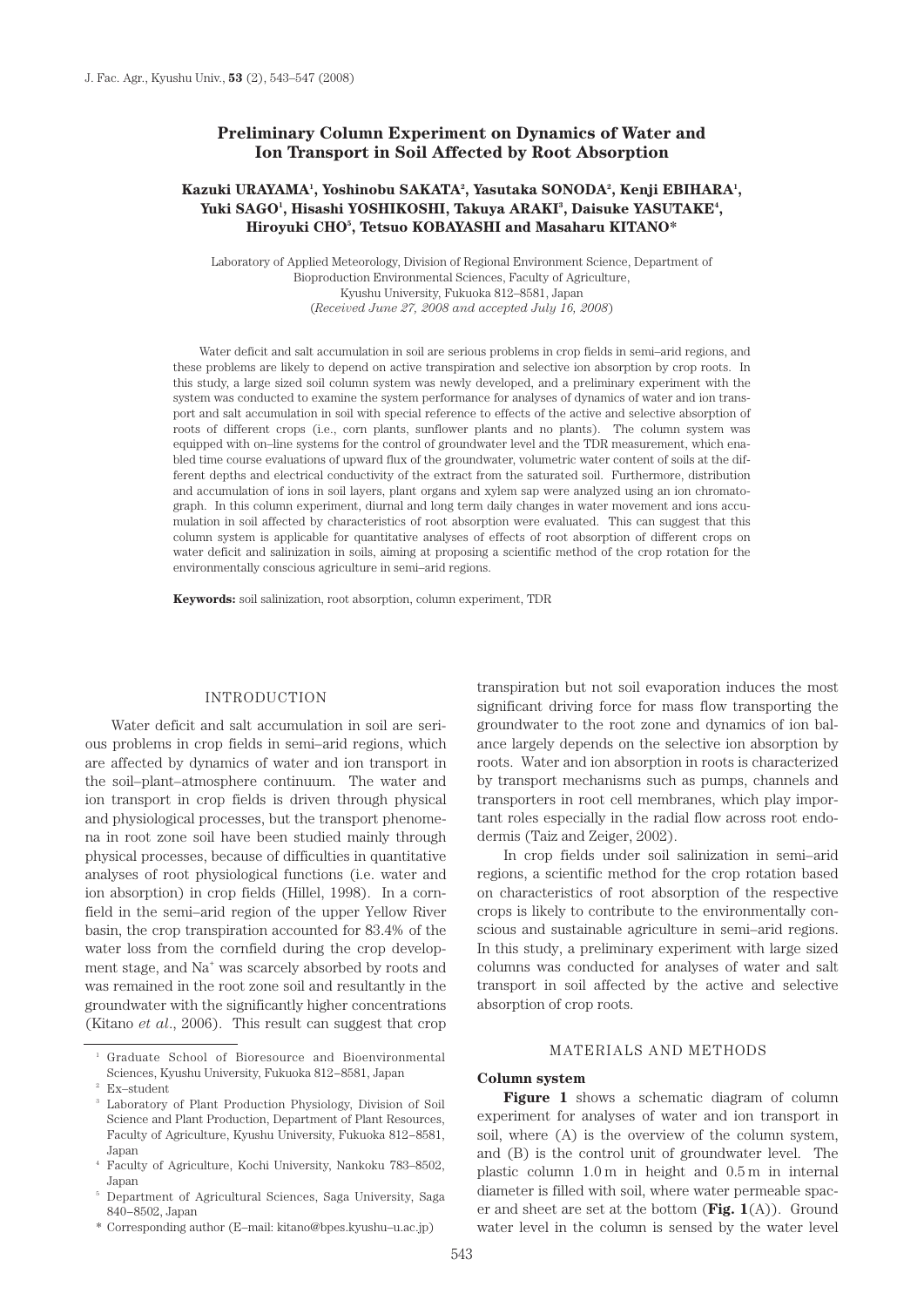

**Fig. 1.** Schematic diagram of column experiment for analyses of water and ion transport in soil: (A) is the overview of the column system, and (B) is the control unit of groundwater level. Groundwater level in the column can be controlled by the on–off action of water supply from the solution tank through the solenoid valve, and the on–off action of water supply is manipulated by the control unit which consists of a water level sensor, an on–off signal generator (two pairs of LED and phototransistor) and a controller. The on–off signal from the controller is monitored on–line by a computer. Volumetric water content of soils at different five depths and electrical conductivity  $(EC_{\text{SAT}})$  of the extract from the soils saturated with water can be evaluated by the TDR system.

sensor newly developed (**Fig. 1**(B)) and can be controlled at a desired depth by the on–off action of the water supply solenoid valve between the column bottom and the nutrient solution tank with a capacity of 200 L. The desired depth of the groundwater level can be changed by adjusting the position of the water level sensor. The on–off action of water supply is manipulated by the control unit which consists of the water level sensor, an on– off signal generator (two pairs of LED and phototransistor) and a controller (**Fig. 1**(B)). When the groundwater level in the column becomes lower than the desired level, the shading seal on the float in the water level sensor passes the beam from LED1 to the phototransistor1, and the signal for opening the solenoid valve is transmitted to the controller. Furthermore, when the groundwater level is recovered to the desired level, the beam from LED2 to the phototransistor2 generates the signal for closing the solenoid valve. These on–off signals through the controller are monitored on–line by a computer, and the quantity of water supplied to the column bottom through the on–off action of the solenoid valve can be evaluated on the basis of duration of the opened–valve monitored by the computer, which can be considered to be equal to the upward flux of groundwater in the column. In this system, eight sets of the column and the control unit of the groundwater can be supported by the nutrient solution tank.

### **TDR measurements**

For measuring time course changes in water and salt movement in the soil column, the time domain reflectometry (TDR) method was applied. TDR probes (CS645, CAMPBELL) with the wave–guide composed of three rods of 7.5 cm long, 0.159 cm diameter and 0.75 cm spacing were set in the soil column at five different depths of 4, 10, 16, 22 and 40 cm, and the data processing was supported by a TDR system (TDR100, CAMPBELL) and a data logger (CR23X, CAMPBELL) with intervals of 30 min. On the basis of data from the TDR system, volumetric water content of soils at the different depths and electrical conductivity  $(EC_{\text{SAT}})$  of the extract from the saturated soil were evaluated at intervals of 30 min with the manners newly proposed by Wang *et al.* (2005) and Kobayashi *et al.* (2006).  $EC_{\text{SAT}}$  is defined as the electrical conductivity of the extract from the soil which is saturated with distilled water and can be used as an easily measurable and practical index representing the total content of soluble ions in the soil without effect of change in soil water content (Kobayashi *et al*., 2006).

#### **Experimental conditions and material plants**

Three columns were placed in a greenhouse and filled with an arkose sand (clay : silt : sand=6.2 : 3.1 : 90.7) at a dry density of 1.53 gcm–3 and a porosity of 0.44. The nutrient solution in the tank (i.e. groundwater) was adjusted at an electrical conductivity of  $5.0$  dSm<sup>-1</sup> with NO<sub>3</sub><sup>-</sup> 3.41, PO<sub>4</sub><sup>3</sup><sup>-</sup> 0.30, K<sup>+</sup> 1.86, Na<sup>+</sup> 23.11,  $Mg^{2+}$  8.36, Ca<sup>2+</sup> 5.04, Cl<sup>-</sup> 29.95 and SO<sub>4</sub><sup>2-</sup> 11.10 mmol L<sup>-1</sup>, which was specially enriched with  $Na^*$ ,  $Ca^{2+}$  and  $Mg^{2+}$  to the respective high concentrations found in the groundwater of a salinized field in the upper Yellow River basin (Yasutake *et al*., 2008). Corn (*Zea mays* L.) and sunflower (*Helianthus annuus* L.) plants were used for the column experiment. Three weeks after sowing, the respective three plants of corn and sunflower were transplanted to each column, and the other column was not cropped (i.e. bare soil). Before the start of the experiment, all the soil in each column was saturated with the nutrient solution by setting the groundwater level at the soil surface. Thereafter, the groundwater level was set at a depth of 50 cm by adjusting the water level sensor, and the experiment was started after the gravitational water in soil above the groundwater level was drained. The experiment was started on 26 Nov., 2007 and ended on 4 Jan., 2008. The desired depth (*d*) of the groundwater level in the columns were set at *d*=50 cm during the experiment. Short wave radiant flux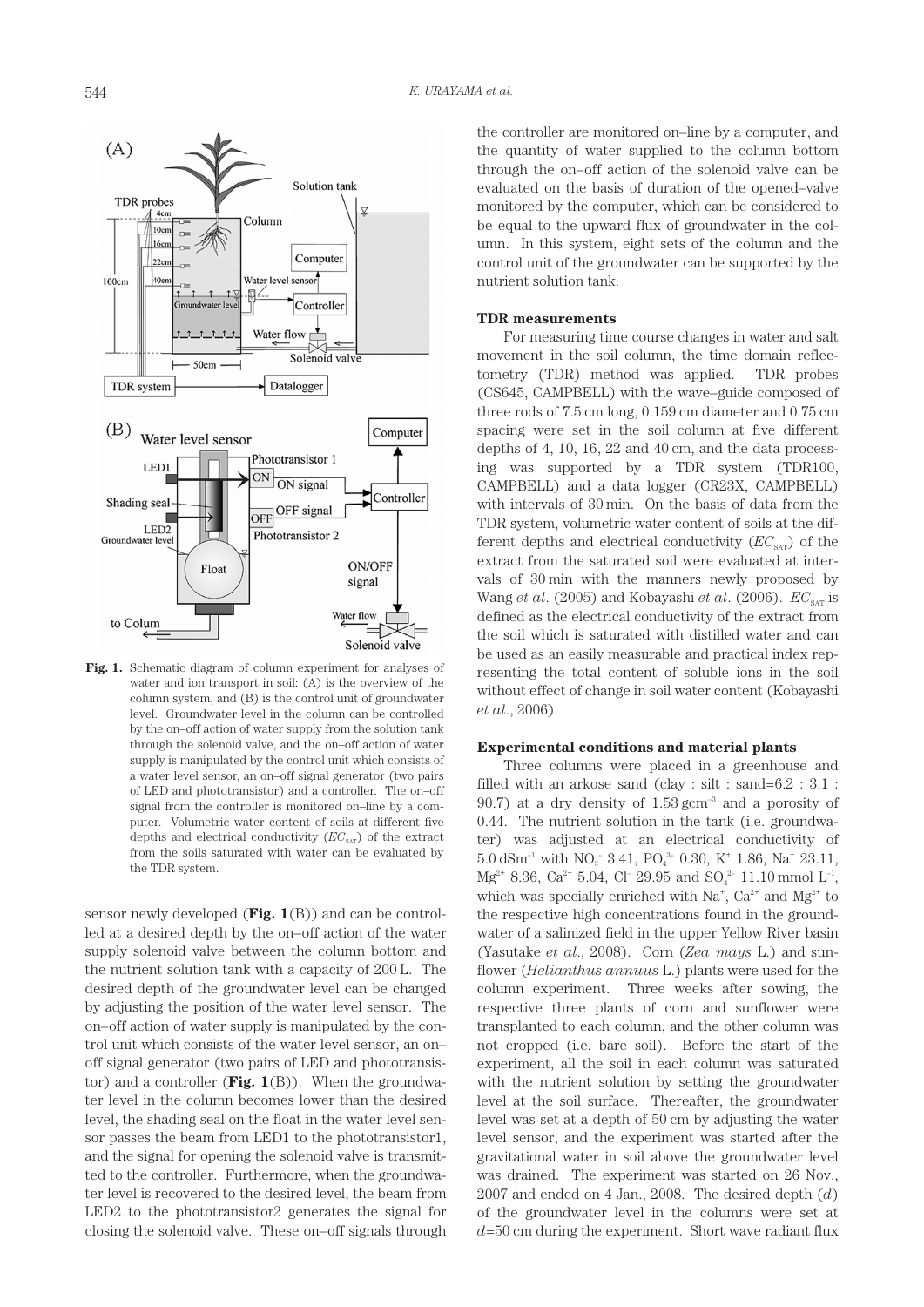density of solar radiation and air temperature and humidity near the plants were also measured on–line.

#### **Analysis of samples**

At the start and the end of the experiment, soils around TDR probes at the respective depths and material plants were sampled, and physical properties of the soils and growth of the plants were analyzed with the routine manners. The concentrations of the respective ions of  $NO_3^-$ ,  $PO_4^{3-}$ ,  $K^+$ ,  $Na^+$ ,  $Mg^{2+}$ ,  $Ca^{2+}$ ,  $Cl^-$  and  $SO_4^{2-}$  in the respective samples of soils, plants and nutrient solution (i.e. groundwater) were analyzed using the ion chromatograph system (ICS–90, DIONEX) following the standard procedures. Accumulation of each ion in the soil layers and the material plants during the experiment was evaluated on the basis of increase in concentration of each ion in the soils and the plants from the start of the experiment.

Roots can generate positive hydrostatic pressure (root pressure) in the nighttime by absorbing ions actively and transporting them into the xylem (Taiz and Zeiger, 2002). If the stem of a plant is cut off just above the soil, the stump often exudes sap from the cut xylem for many hours. Therefore, the ion composition of this stem stump exudates can be considered to reflect clearly the active and selective ion absorption by roots without the significant effect of dilution due to the transpiration stream. In this experiment, the xylem saps exuded from the stem stumps of respective three corn and sunflower plants were collected during the nighttime just after the end of the experiment (Kitano *et al*., 1999; Kitano *et al*., 2006). The ions concentrations of the exudates were also analyzed by the ion chromatograph system.

### RESULTS AND DISCUSSION

**Figure 2** shows diurnal changes in solar radiation, upward flux of groundwater, volumetric water content of soil at a depth of 22 cm and electrical conductivity  $(EC<sub>SAT</sub>)$  of the extract of the saturated soil in the column cropped with corn plants from Dec.15 to Dec.18. Solar radiation induced evapotranspiration and resultantly dynamics of upward water transport in the soil. Water content of the soil layer at a depth of 22 cm, where is just under the highest root density of corn plants, showed the delayed response to solar radiation and decreased in the nighttime. The upward flux of groundwater was induced from the late afternoon to the next morning, and this upward flux of groundwater replenished soil water content at a depth of  $22 \text{ cm}$ .  $EC_{\text{SAT}}$  also fluctuated, but its fluctuation appeared to be independent of change in water content of the soil as defined by Kobayashi *et al*. (2006). **Figure 3** shows long term daily changes in volumetric water content of soils at the respective depths of 4, 10, 16 and 22 cm and increment  $(\Delta EC_{\text{SAT}})$  of electrical conductivity of the extract of the saturated soils in the column cropped with corn plants during the experiment. Soil water contents at the respective depths were almost kept constant at different



**Fig. 2.** Diurnal changes in solar radiation, upward flux of groundwater, volumetric water content of soil at a depth of 22 cm and electrical conductivity ( $EC<sub>SAT</sub>$ ) of the extract of the soil saturated with water in the column cropped with corn plants from Dec.15 to Dec.18.



**Fig. 3.** Daily changes in volumetric water content of soils at the respective depths of 4, 10, 16 and 22 cm and increment ( $\Delta EC<sub>SAT</sub>$ ) of electrical conductivity of the extract of the soils saturated with water in the column cropped with corn plants from Nov. 26, 2007 to Jan. 3, 2008.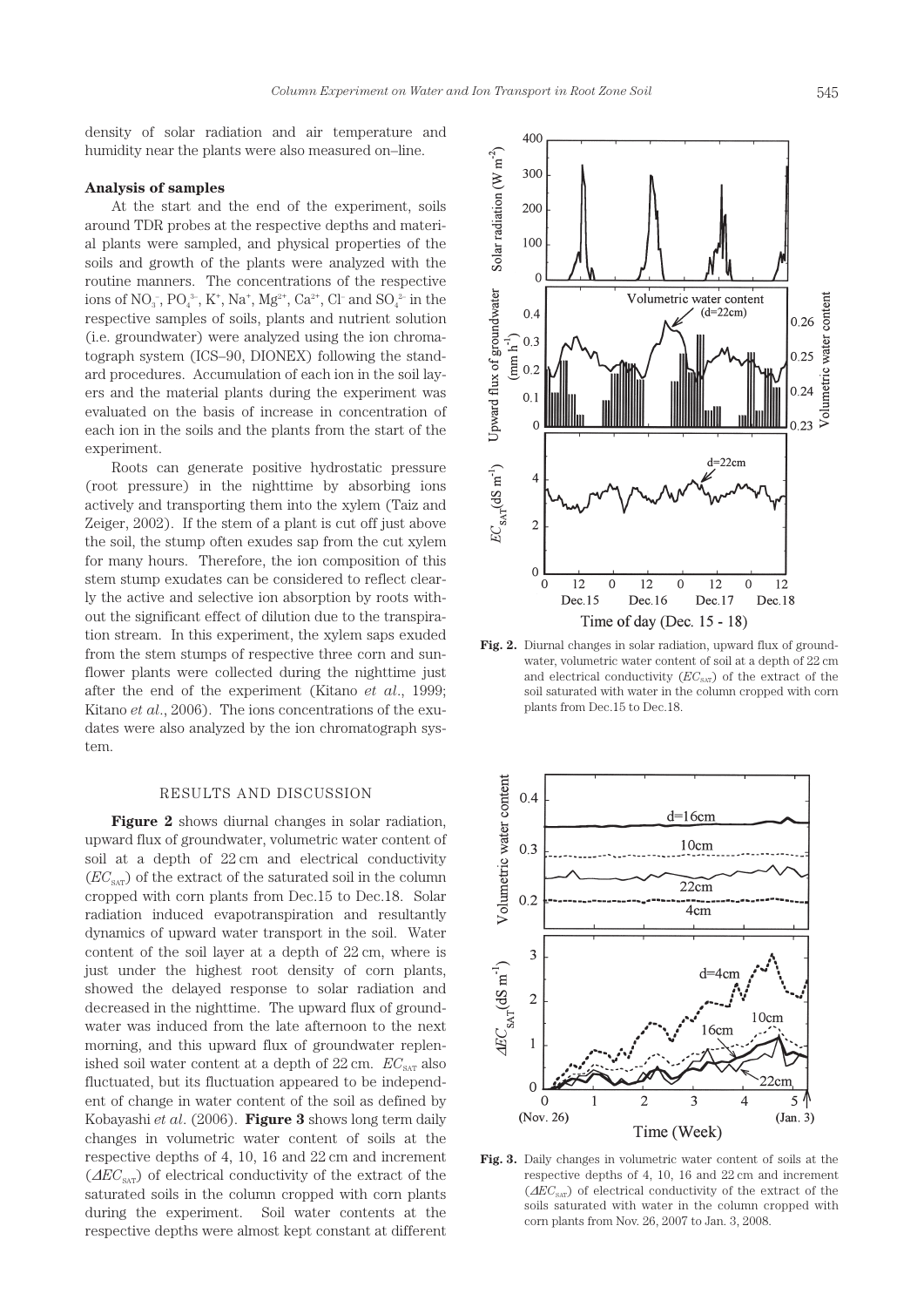values. The lowest water content was found in the soil layer at a depth of 4 cm near the soil surface, and the second lowest water content was found in the soil layer at a depth of 22 cm just under the highest root density. The highest water content found in the soil layer at a depth of 16 cm could be brought by the TDR measurement affected by the highest density of roots of which water content is around 0.9.  $\triangle E C_{\text{SAT}}$  was significantly increased in the respective soil layers, and the largest increase was found in the layer near the soil surface with the lowest root density. This indicates that the soluble ions which were not absorbed by roots were accumulated to the layer near the soil surface evaporating water.

**Figure 4** shows long term changes in daily integrated solar radiation and upward flux of groundwater in the respective columns cropped with corn plants, sunflower plants and no plants (i.e. bare soil) from Dec.10 to Dec.21, 2007. The upward flux of groundwater was remarkably high in the sunflower column, and it seemed to increase with increase in solar radiation and plant growth. **Figure 5** shows concentration of  $K^*$ , Na<sup>+</sup>, Ca<sup>2+</sup> and Mg<sup>2+</sup> in the groundwater and xylem saps in corn and sunflower plants.  $K^+$  ion, which is one of major essential nutrients, was actively concentrated in xylem sap of plants even under the low concentration in the groundwater. On the other hand, Na<sup>+</sup> ion, which is not essential for plant growth, was scarcely concentrated in xylem sap of plants even under the extremely high concentration in the groundwater.  $Ca^{2+}$  and  $Mg^{2+}$  ions, which are also major essential nutrients, were concentrated in xylem sap in different manners between corn and sunflower plants. The concentrations of  $Ca^{2+}$  and  $Mg^{2+}$  ions in xylem sap of the sunflower were remarkably higher than those in the groundwater and the corn plant xylem sap. This indicates that sunflower roots absorb  $Ca^{2+}$  and  $Mg^{2+}$ ions through the active functional absorption mechanism in addition to the mass flow driven by transpiration, while  $Ca^{2+}$  and  $Mg^{2+}$  absorption by corn roots depends on the mass flow. **Figure 6** shows accumulation of  $K^*$ , Na<sup>+</sup>,  $Ca^{2+}$  and  $Mg^{2+}$  in corn and sunflower plants. The higher accumulations of the respective ions were found in organs of sunflower plants, which showed remarkably high absorption of water (**Fig. 4**) and active absorption of Ca<sup>2+</sup> and Mg<sup>2+</sup> (**Fig. 5**). **Figure 7** shows accumulation of  $K^*$ ,  $Na^*$ ,  $Ca^{2*}$  and  $Mg^{2*}$  in soil layers at different depths in the respective columns cropped with corn plants, sunflower plants and no plants. K<sup>+</sup> ion actively absorbed by roots was scarcely accumulated in soil. On the other hand, Na<sup>+</sup>, Ca<sup>2+</sup> and Mg<sup>2+</sup> ions derived from the salinized groundwater were highly accumulated in the respective soil layers, and this ion accumulation in soil was highest in the sunflower column and lowest in the no plants column. These results suggest that salt accumulation in root zone soil largely depends on mass flow with the upward flux of groundwater driven by root water absorption. However, there was the inexplicable result that the accumulation of  $Ca^{2+}$  ion in soil was excessively higher than that of Na<sup>+</sup> ion which was highly concentrated in the groundwater and was scarcely absorbed by roots. The liquation of  $Ca^{2+}$  ion from the material soil of arkose sand to the soil water can possibly be a reason of the excessive accumulation of  $Ca^{2+}$  ion in soil layers, but the further experiments are necessary.

From these results, it can be suggested that this column experiment system equipped with the control system of groundwater level and the on–line TDR system is



**Fig. 4.** Daily changes in integrated solar radiation and upward flux of groundwater in the respective columns cropped with corn plants, sunflower plants and no plants (i.e. bare soil) from Dec.10 to Dec.21, 2007.



**Fig. 5.** Concentration of  $K^*$ , Na<sup>+</sup>, Ca<sup>2+</sup> and Mg<sup>2+</sup> in groundwater and xylem saps in corn and sunflower plants.



Fig. 6. Accumulation of  $K^+$ ,  $Na^+$ ,  $Ca^{2+}$  and  $Mg^{2+}$  in corn and sunflower plants.